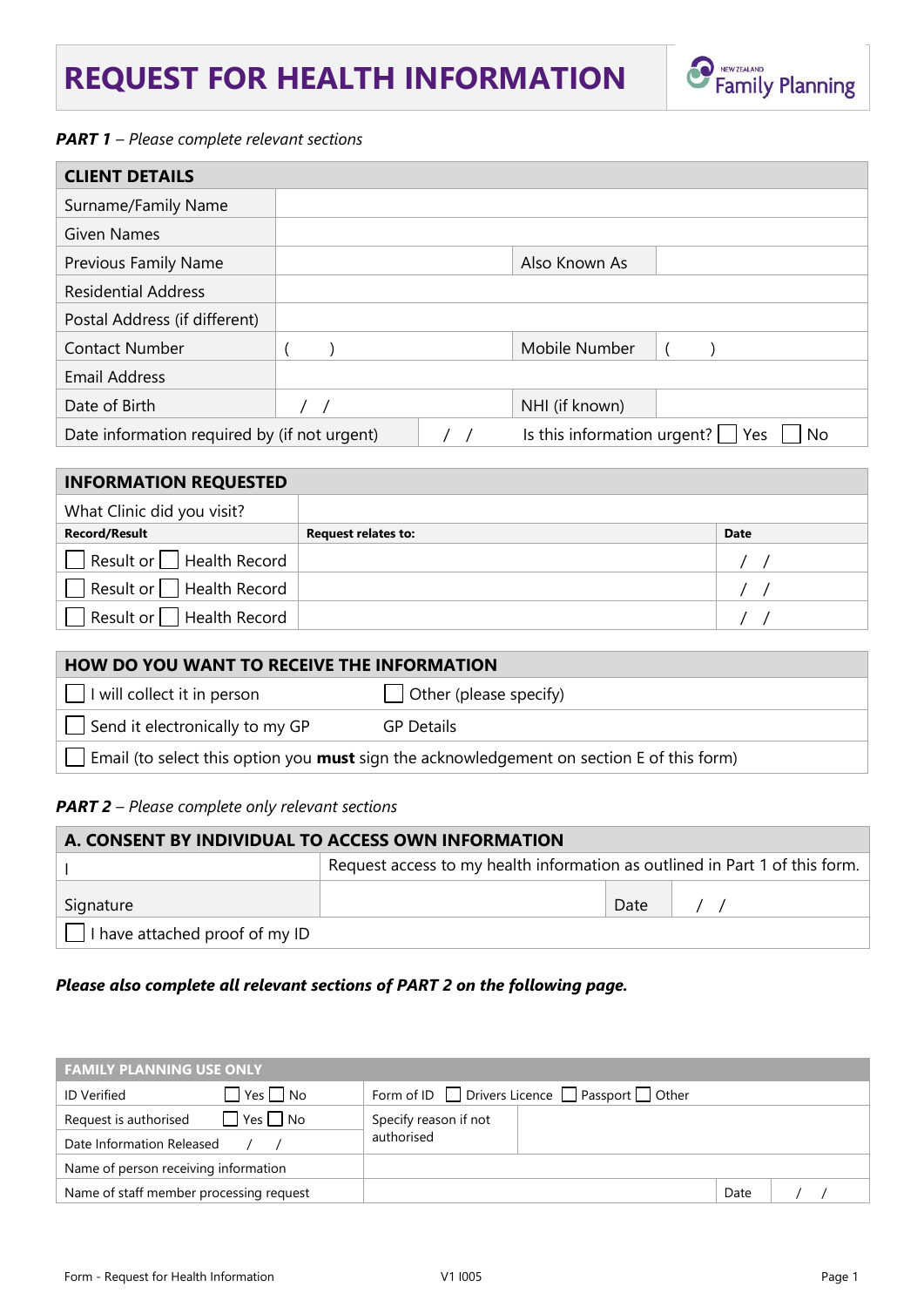| <b>B. THIRD PARTY ACCESS REQUESTS</b>                                                                                                                                                                                    |  |                                                                 |                                                                                  |      |                                                                                                                |
|--------------------------------------------------------------------------------------------------------------------------------------------------------------------------------------------------------------------------|--|-----------------------------------------------------------------|----------------------------------------------------------------------------------|------|----------------------------------------------------------------------------------------------------------------|
|                                                                                                                                                                                                                          |  | Request and consent to the following person receiving my health |                                                                                  |      |                                                                                                                |
| (Clients full name)                                                                                                                                                                                                      |  |                                                                 | information as outlined in Part 1 of this form.                                  |      |                                                                                                                |
| <b>Third Party Details</b>                                                                                                                                                                                               |  |                                                                 |                                                                                  |      |                                                                                                                |
| Full Name of person                                                                                                                                                                                                      |  |                                                                 |                                                                                  |      |                                                                                                                |
| <b>Residential Address</b>                                                                                                                                                                                               |  |                                                                 |                                                                                  |      |                                                                                                                |
| <b>Contact Number</b>                                                                                                                                                                                                    |  |                                                                 |                                                                                  |      |                                                                                                                |
| <b>Third Party Signature</b>                                                                                                                                                                                             |  |                                                                 |                                                                                  | Date | $\prime$ /                                                                                                     |
|                                                                                                                                                                                                                          |  |                                                                 |                                                                                  |      | I authorise that access be granted to the above named individual to view/have photocopies/collect the copy of  |
| the named individual's Clinic Record (s) as indicated Part 1 of this document.                                                                                                                                           |  |                                                                 |                                                                                  |      |                                                                                                                |
| Client Signature                                                                                                                                                                                                         |  |                                                                 |                                                                                  | Date | $\frac{1}{2}$                                                                                                  |
|                                                                                                                                                                                                                          |  |                                                                 | The third party who is to receive my information has completed this section      |      |                                                                                                                |
| I have attached proof of ID for myself as the client                                                                                                                                                                     |  |                                                                 |                                                                                  |      |                                                                                                                |
|                                                                                                                                                                                                                          |  |                                                                 | I have attached proof of ID for the third party who is to receive my information |      |                                                                                                                |
|                                                                                                                                                                                                                          |  |                                                                 |                                                                                  |      |                                                                                                                |
| TO ACCESS INFORMATION IF UNDER 16 YEARS OF AGE                                                                                                                                                                           |  |                                                                 |                                                                                  |      | C. CONSENT BY CHILD'S LEGAL GUARDIAN OR NEW ZEALAND COURT APPOINTED GUARDIAN,                                  |
| Name                                                                                                                                                                                                                     |  |                                                                 | Relationship to Individual                                                       |      |                                                                                                                |
| Address                                                                                                                                                                                                                  |  |                                                                 |                                                                                  |      |                                                                                                                |
| Is there a Counsel for the Child                                                                                                                                                                                         |  | Yes<br>No                                                       |                                                                                  |      |                                                                                                                |
| If Yes - Name:                                                                                                                                                                                                           |  |                                                                 | <b>Contact Number</b>                                                            |      |                                                                                                                |
|                                                                                                                                                                                                                          |  |                                                                 |                                                                                  |      | I certify that there are no Protection Orders issued in my name by the courts restricting access to any of the |
| information held as health information records.                                                                                                                                                                          |  |                                                                 |                                                                                  |      |                                                                                                                |
| I request access to the child's health information as outlined in Part 1 of this form.                                                                                                                                   |  |                                                                 |                                                                                  |      |                                                                                                                |
| Signature                                                                                                                                                                                                                |  |                                                                 |                                                                                  | Date |                                                                                                                |
| $\Box$ I have attached proof of my ID $\Box$ I have attached proof of guardianship                                                                                                                                       |  |                                                                 |                                                                                  |      |                                                                                                                |
|                                                                                                                                                                                                                          |  |                                                                 |                                                                                  |      |                                                                                                                |
|                                                                                                                                                                                                                          |  |                                                                 |                                                                                  |      | D. CONSENT BY INDIVIDUALS ADMINISTRATOR/REPRESENTATIVE TO ACCESS INFORMATION                                   |
| I hold an enduring Power of Attorney relating to health for the client in Part 1 of this form.<br>The individual is deceased and I am the Trustee/Executor/Administrator of the Estate for the client in Part 1          |  |                                                                 |                                                                                  |      |                                                                                                                |
|                                                                                                                                                                                                                          |  |                                                                 |                                                                                  |      |                                                                                                                |
| Name                                                                                                                                                                                                                     |  |                                                                 | Relationship to Individual                                                       |      |                                                                                                                |
| Signature                                                                                                                                                                                                                |  |                                                                 |                                                                                  | Date | $\frac{1}{2}$                                                                                                  |
| <b>E. CONSENT FOR EMAIL RECEIPT OF INFORMATION</b>                                                                                                                                                                       |  |                                                                 |                                                                                  |      |                                                                                                                |
| It is possible for emails to be accessed or viewed by another computer/internet user without your knowledge                                                                                                              |  |                                                                 |                                                                                  |      |                                                                                                                |
| or permission. If you wish to keep your health information strictly private, we advise against consenting to                                                                                                             |  |                                                                 |                                                                                  |      |                                                                                                                |
| receive via email.                                                                                                                                                                                                       |  |                                                                 |                                                                                  |      |                                                                                                                |
| If you are requesting that your information be sent to you or another person by email, you acknowledge and<br>agree to the risks of transmitting and receiving your information by email and do not hold Family Planning |  |                                                                 |                                                                                  |      |                                                                                                                |
| liable for any privacy breach that may occur - by signing below.                                                                                                                                                         |  |                                                                 |                                                                                  |      |                                                                                                                |
| Signature                                                                                                                                                                                                                |  |                                                                 |                                                                                  | Date |                                                                                                                |
|                                                                                                                                                                                                                          |  |                                                                 |                                                                                  |      |                                                                                                                |
| REQUESTERS EMAIL ADDRESS FOR RECEIPT OF HEALTH INFORMATION<br>Please provide your email address below ONLY if you want to receive records via email                                                                      |  |                                                                 |                                                                                  |      |                                                                                                                |
| <b>Email Address</b>                                                                                                                                                                                                     |  |                                                                 |                                                                                  |      |                                                                                                                |